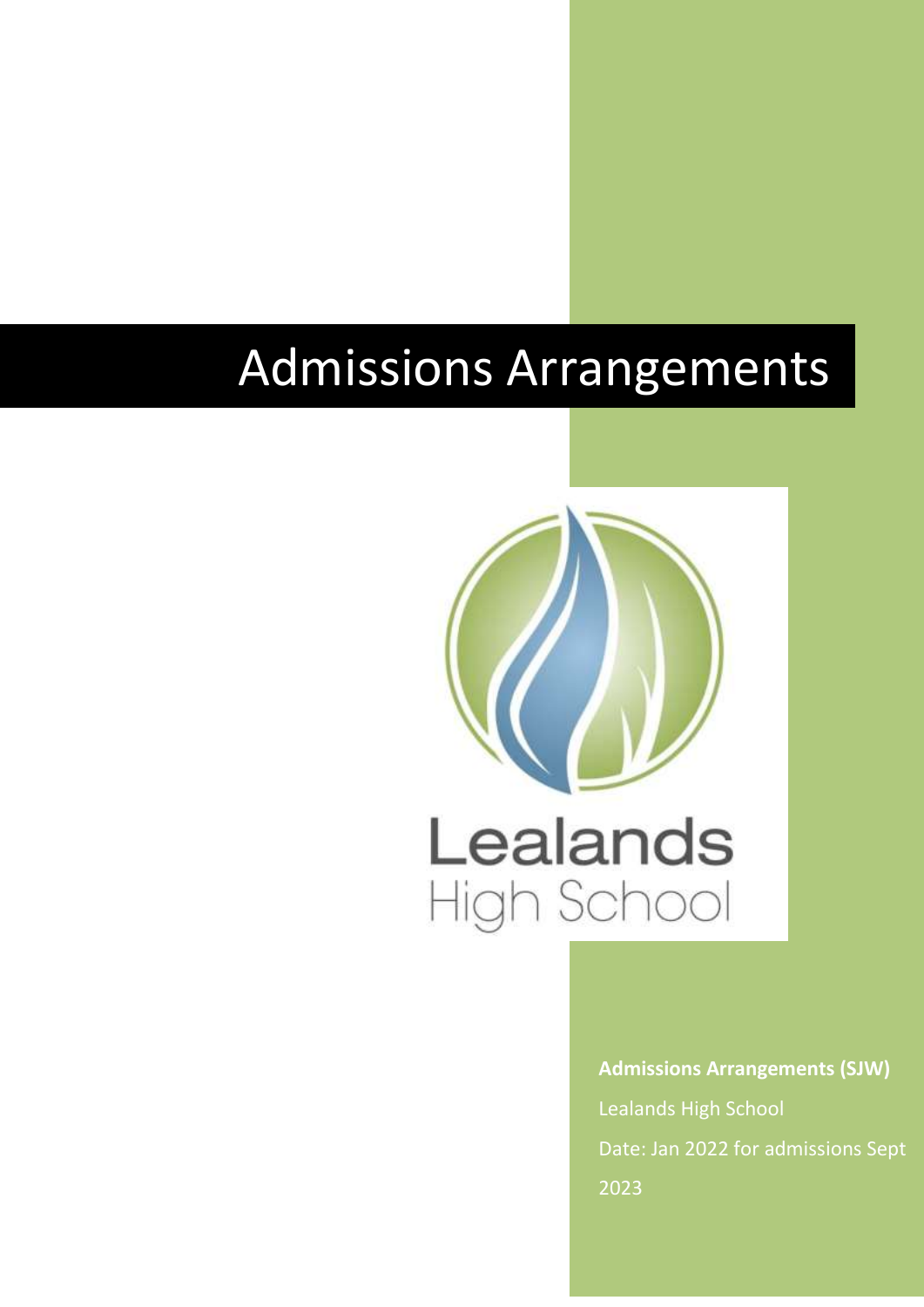

## **ADMISSION ARRANGEMENTS FOR LEALANDS HIGH SCHOOL**

## **SEPTEMBER 2023**

## **INTRODUCTION**

This paper sets out the admission arrangements for Lealands High School for the academic year beginning September 2023.

# **LUTON CATCHMENT AREAS**

Luton operates a catchment area system. Parents are advised of their designated catchment area school and of their right to express a preference for any school.

The Admission Forum, in conjunction with the Council's Executive, oversees and coordinates the effective working of admission arrangements. Pupils are admitted without reference to ability of aptitude, up to the published admission number. If the number of places in a particular year group is not sufficient to meet the number of applications from parents, the following criteria are applied (in the order of priority given overleaf) to determine how places will be allocated.

Priority may also be given to the admission of pupils in accordance with the In-Year Fair Access Protocols for secondary schools agreed by Luton's Admission Forum, following consultation with schools.

Admission Numbers for 2023 – 2024.

Lealands will have capacity for a total of 1050 pupils in September 2023 (210 in each year group from Year 7 to Year 11).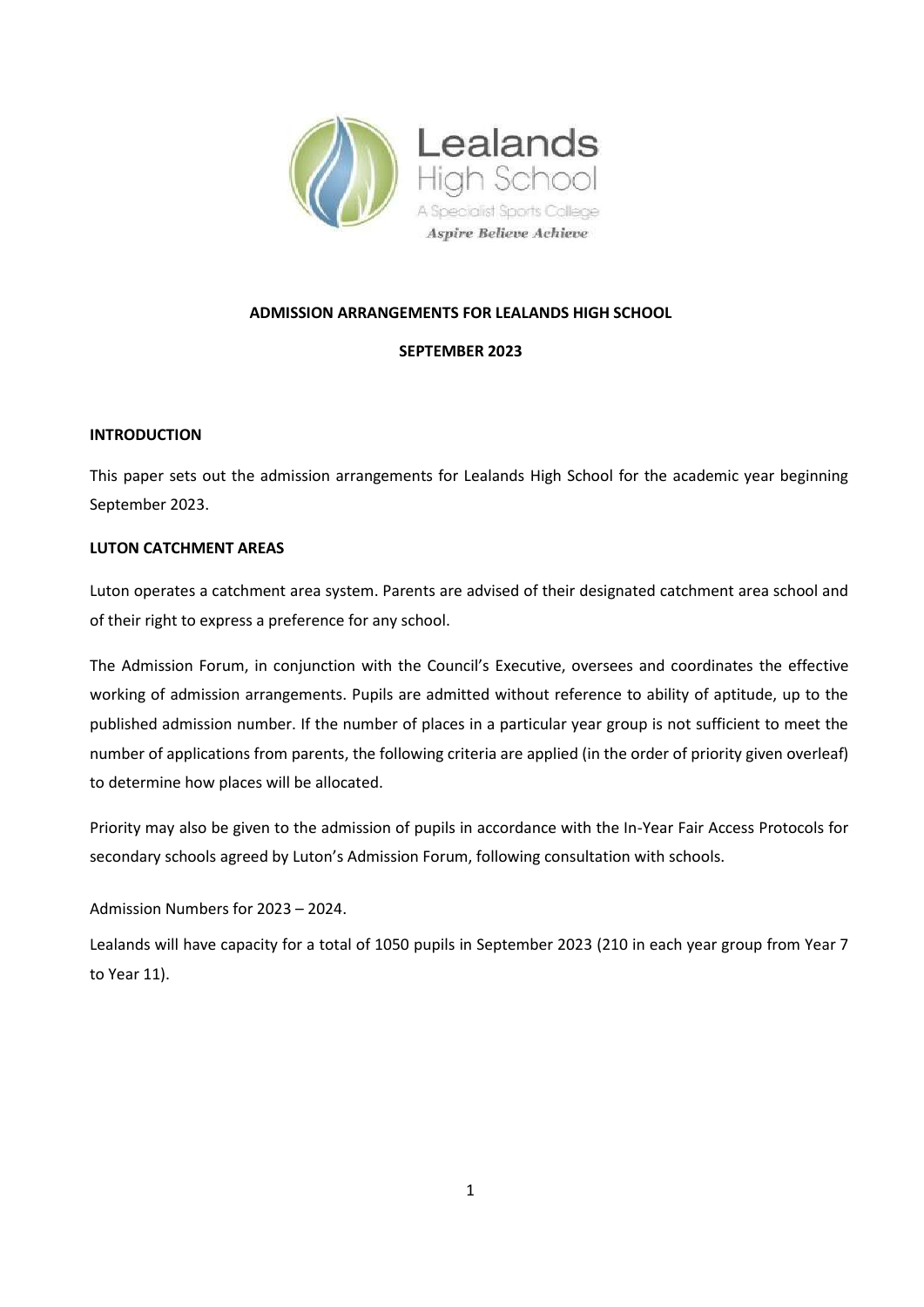#### **PRIORITIES FOR ADMISSION**

In accordance with the Education Act 1996, children with an Education and Health Care Plan (EHCP) for their special educational needs are required to be admitted to the school named in the EHCP. Thereafter, the following priorities will apply:-

- 1. A 'looked after child' or a child who was previously looked after but immediately after being looked after became subject to an adoption, child arrangements, or special guardianship order \* including those who appear to the Council to have been in state care \*\*outside of England and ceased to be in care as a result of being adopted. A looked after child is a child who is (a) in the care of a local authority, or (b) being provided with accommodation by a local authority in the exercise of their social services functions (section 22(1) of the Children Act 1989).
- 2. Pupils living in the catchment area of the school.
- 3. On medical grounds supported by medical evidence.
- 4. Brothers and sisters (siblings) of pupils attending the school when the pupil starts at the school.
- 5. Children of staff who work at the School.
- 6. On the shortest distance, measured in a straight line, between the main entrance<sup>2</sup> of the school site and the pupil's home address<sup>3</sup>, with those living closer to the school being accorded higher priority.

The admissions criteria will be applied and sequentially until all places are filled. Priority is not given within each criterion to children who meet other criteria. If the Council is unable to agree a place for all applicants meeting a specific criterion, the distance criterion (priority 6) will be used as a tiebreaker.

In the event of (a) two or more children living at the same address point (e.g. children resident in a block of flats) or (b) two addresses measuring the same distance from the school, the ultimate tie-breaker will be random selection, witnessed by a Council officer, independent of the Admissions Team.

#### **ADMISSIONS PROCESS**

The Council will continue to use the equal preference system that was adopted for all Luton schools for September 2023 admissions.

\*An adoption order is an order under the Adoption Act 1976 (see section 12 adoption orders) and children who were adopted under the Adoption and Children's Act 2002 (see section 46 adoption orders). A 'child arrangements order' is an order settling the arrangements to be made as to the person with whom the child is to live under Section 8 of the Children Act 1989 as amended by s.14 of the Children and Families Act 2014. Section 14A of the Children Act 1989 defines a 'special guardianship order' as an order appointing one or more individuals to be a child's special guardian (or special guardians).

\*\*A child is regarded as having been in state care in a place outside of England if they were accommodated by a public authority, a religious organisation or any other provider of care whose sole purpose is to benefit society.

- <sup>2</sup> Main entrance of the School means the door used to access the School's main reception.
- <sup>3</sup> The home address is measured from a point at the address identified in the Local Land and Property Gazetteer.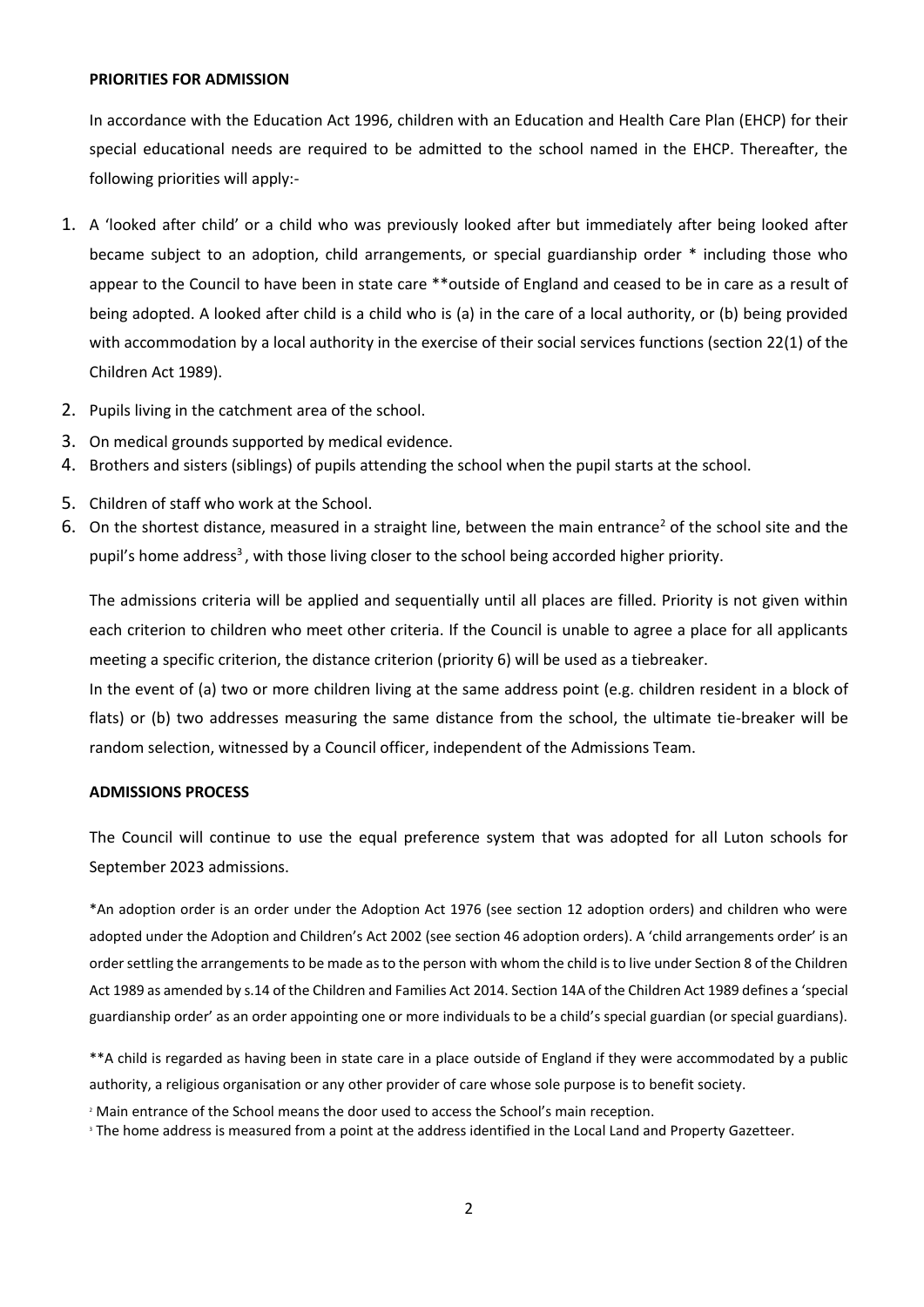#### **'Equal preference' system**

#### **Stage 1**

All first, second and third preference applications are considered equally against the schools' admissions criteria. At this stage the Council does not distinguish between first, second or third preference applications. For example, if the school has 150 places and there are 300 first, second, and third preference applications all are considered equally against the admission criteria.

#### **Stage 2**

If a pupil qualifies for a place at more than one school, the parent's highest ranked preference (i.e. first or second preference on the parent's application form) will be offered, and any lower ranking offers will be disregarded. For example, a parent's first and third preferences might both qualify for a place, in which case, the parent would be offered their first preference, leaving the place at the third preference school available for another pupil.

#### **High Schools:**

| <b>Week commencing</b> |                                                                                                                                                                                                                                    |
|------------------------|------------------------------------------------------------------------------------------------------------------------------------------------------------------------------------------------------------------------------------|
| September 2022         | Parents receive information on the transfer to high school admissions process.                                                                                                                                                     |
|                        |                                                                                                                                                                                                                                    |
| September/October 2022 | High school open evening takes place                                                                                                                                                                                               |
| 31st October 2022      | Closing date for submission of application forms.                                                                                                                                                                                  |
| February 2023          | Exchange of data between LAs:                                                                                                                                                                                                      |
|                        | Luton will notify neighbouring LAs of the outcome of applications for out of bo<br>residents requesting a place at a Luton School.<br>Luton LA receives notification of the outcome of applications to schools outside<br>borough. |
| February 2023          | Provisional lists sent to junior and primary schools for checking.                                                                                                                                                                 |
| February 2023          | Allocation lists sent to high schools and academies. Luton junior and primary school<br>sent letters to distribute to parents of Year 6 pupils in March 2023.                                                                      |
| <b>March 2023</b>      | Offer date.                                                                                                                                                                                                                        |
| <b>April 2023</b>      | Admission appeals take place from April 2023.                                                                                                                                                                                      |

Luton Borough Council undertakes the processing of applications for Lealands High School.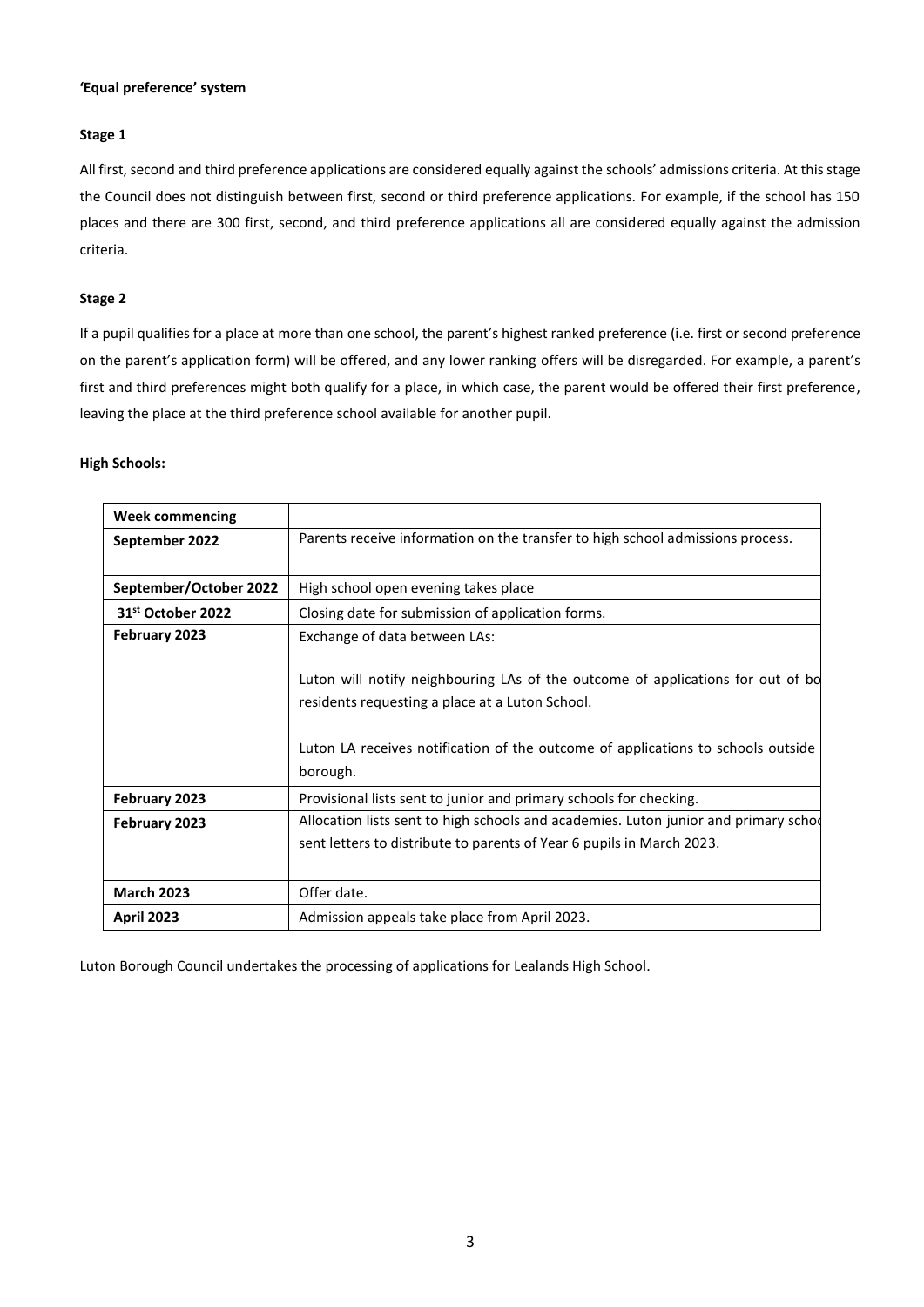# **APPLICATION PROCESS**

Parents are encouraged to apply on-line, however, hard copy application forms are available on request. Parents can express up to three preferences on the Council's application form which is available online via the Luton Borough Council website.

## **APPLICATIONS FROM PARENTS RESIDING OUTSIDE OF THE BOROUGH**

Out of Borough applications will be processed in parallel with Luton Applications. Out of Borough applications will be forwarded to Luton Borough Council as the relevant admission authority for Lealands High School.

Luton Borough Council will then notify the home Council as to whether a place can be offered.

## **WAITING LISTS**

Where it is not possible to agree all applications, a waiting list will be devised. Waiting lists are organised in the order of priority of the school's admissions criteria. Waiting lists are not based on the date the application was added to the list.

For all other year groups, unsuccessful applications received from the start of the Autumn term 2023 until the end of the Spring term 2024 will be placed on a waiting list until 31 July 2024. Applications received from the start of the summer term 2024 to the end of the academic year will be placed on a waiting list until 31 July 2025.

## **HOME ADDRESS**

For the purposes of allocating places in the normal admission round (i.e. the initial allocation of places for Year 7 intakes) where the school is oversubscribed, the pupil's catchment area will be determined by their home address as at the closing date applications.

Children who gain a place at a school because their parents/carers have given the Council a false home address will have their place withdrawn.

## **LATE APPLICATIONS**

Applications received after the closing date will not be considered in the initial allocation of places, except in very exceptional circumstances.

Where parents have submitted an application form before the closing date, but then seek to change their preference after the closing date, this late expression of preference will be treated as a 'late' application and will not be considered in the initial allocation of places.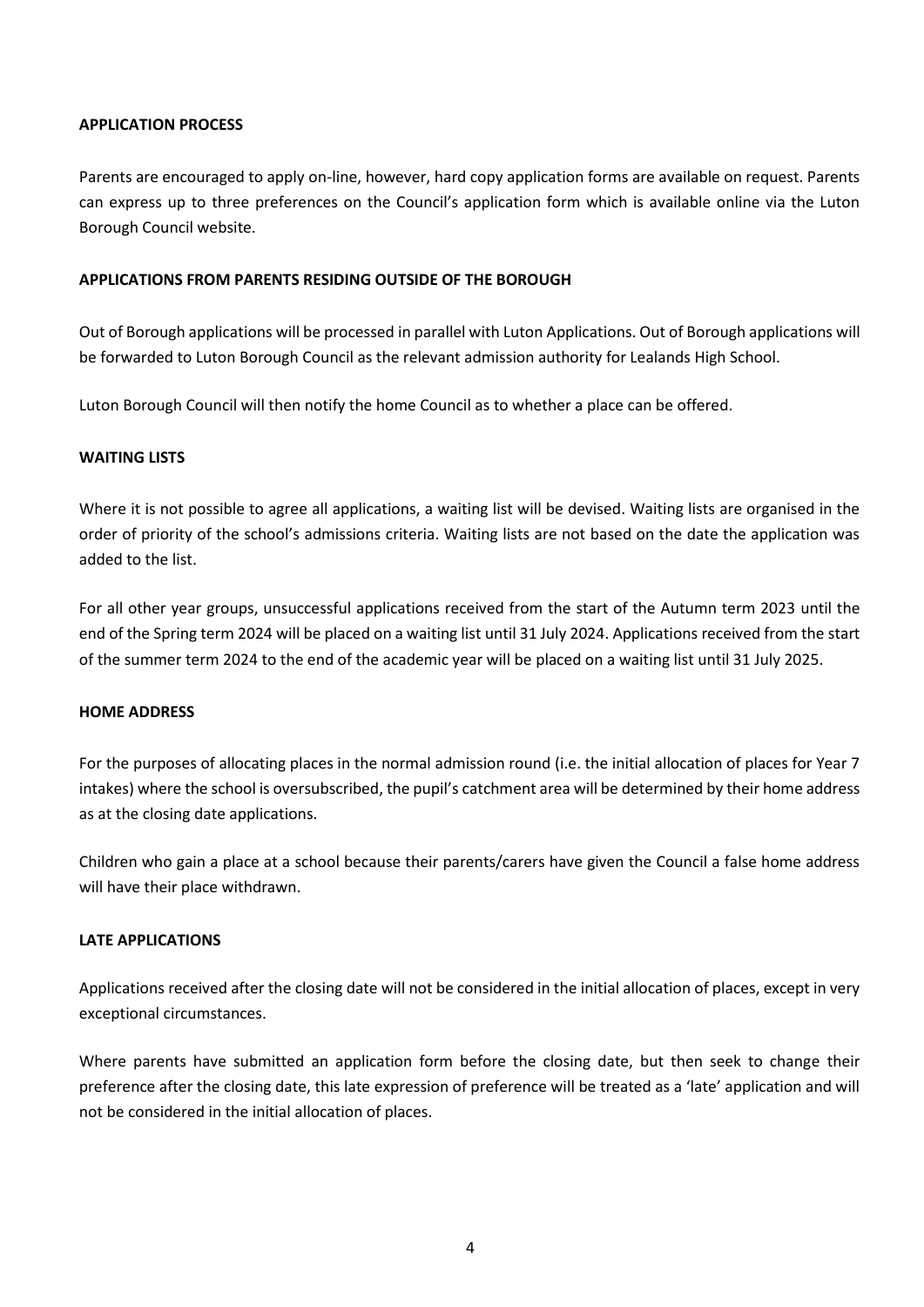## **ADMISSION OF CHILDREN OUTSIDE OF THEIR NORMAL AGE GROUP**

Parents seeking a place for their child outside of the chronological age group should submit their written case. Parents should include information regarding the child's academic, social and emotional development; and whether they have previously been educated outside of their normal age group. If the child has been born prematurely, parents should include these details in their application. Applications will be discussed with the Headteacher and other relevant local authority professionals. The School will make a decision on the basis of the circumstances of each case and parents will be informed of the reasons for the decision in writing.

## **IN-YEAR ADMISSIONS**

In-Year admissions for Years 7-11 are applications to enter a year group that has already started at the School. The Council is responsible for coordinating in-year applications for Lealands High School. Therefore, parents seeking a place should complete the Council's In-Year Application Form and return this form directly to the Council. The Council will then liaise with the School to ascertain if the preference can be met. If a pupil qualifies for a place at more than one school the parent's highest ranked preference will be offered and any lower ranking offers will be disregarded.

The oversubscription criteria described above will be used in cases where a year group does not have space to admit a pupil 'in-year' and a waiting list will be operated, unless that child is 'looked after' by a local authority, has an EHCP which names the school or meets the criteria for In-Year-Fair-Access Protocol operated within the Local Authority.

## **PUBLICATION OF ADMISSION ARRANGEMENTS**

The Council will publish information booklets for parents on the admissions process. An interpreter service is available to assist parents/carers. Assistance can also be provided for hearing or visually impaired parents.

The School will publish its admission arrangements on the School Website and these are available by contacting the School.

## **RELEVANT AREA**

The current relevant area for admissions consultation purposes is all admission authorities within the Borough of Luton, neighbouring Councils and all admission authorities within a three-mile radius of Luton.